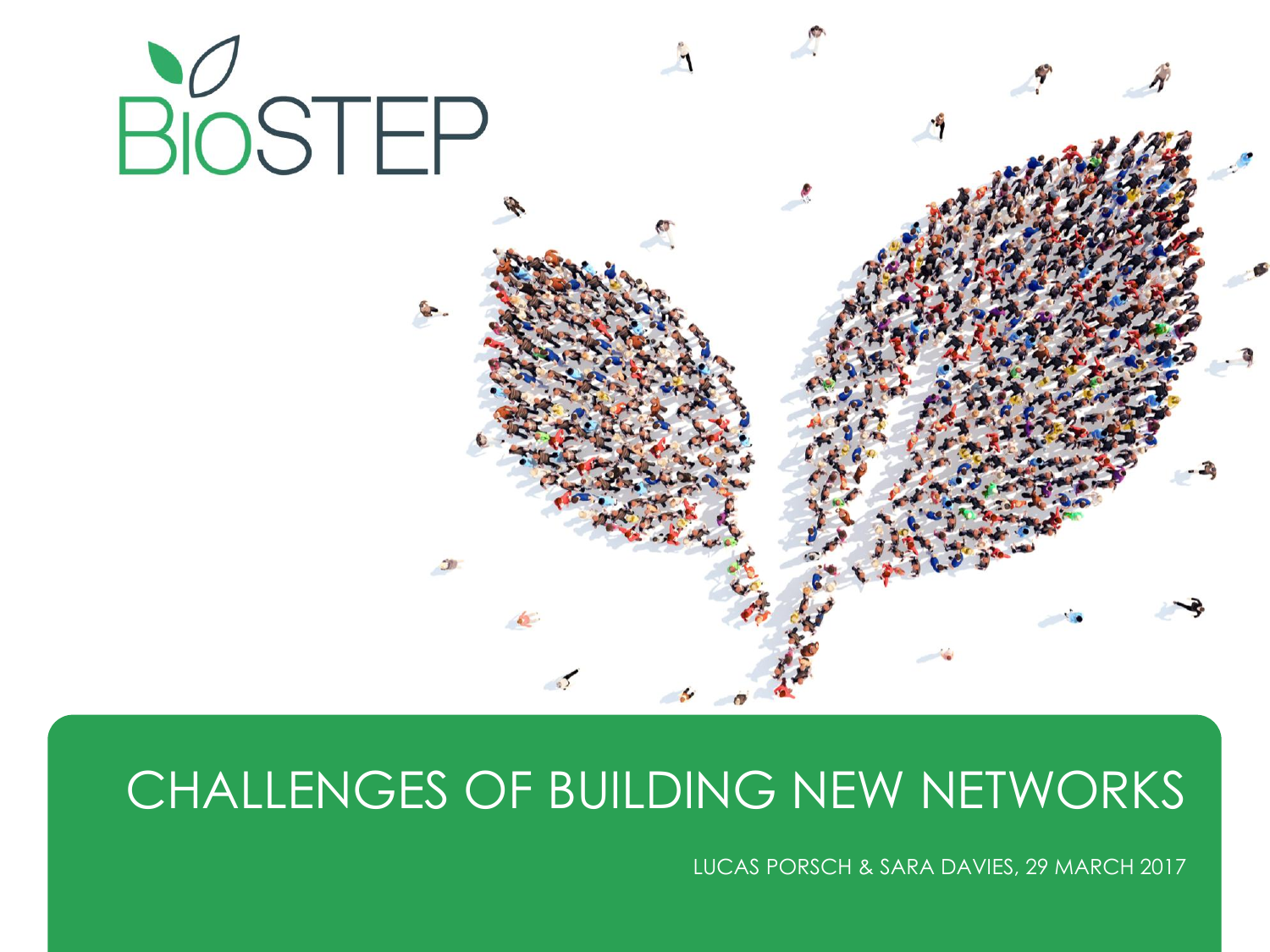### **Overview**

- The transformation of economic networks
- Unaided and supported economic transformation
- Examples of policies aiming at a major transformation of networks
	- Bioeconomy
	- Circular economy
	- Cohesion policy
- Participation processes can support the development of the new networks

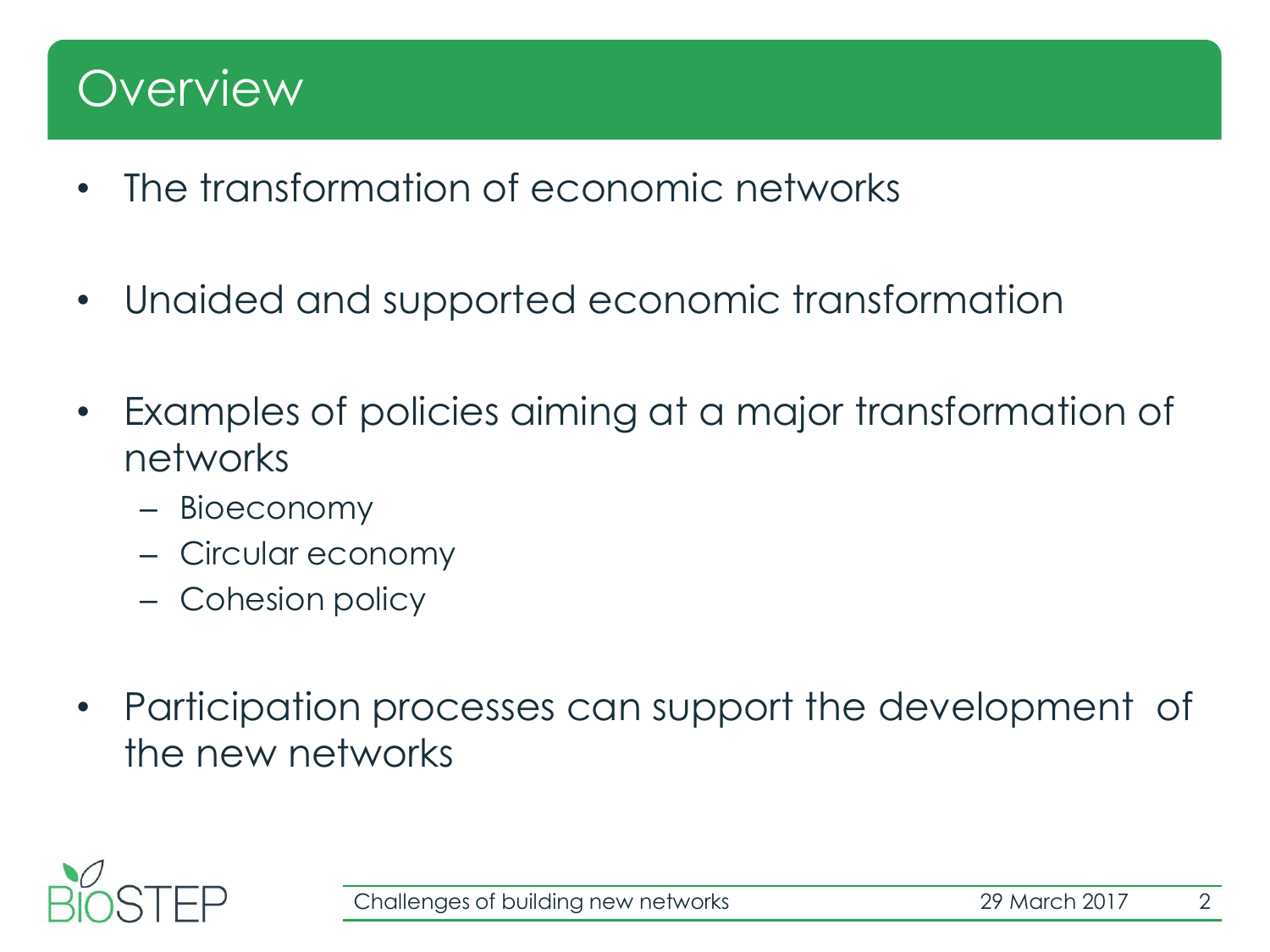### New economic networks

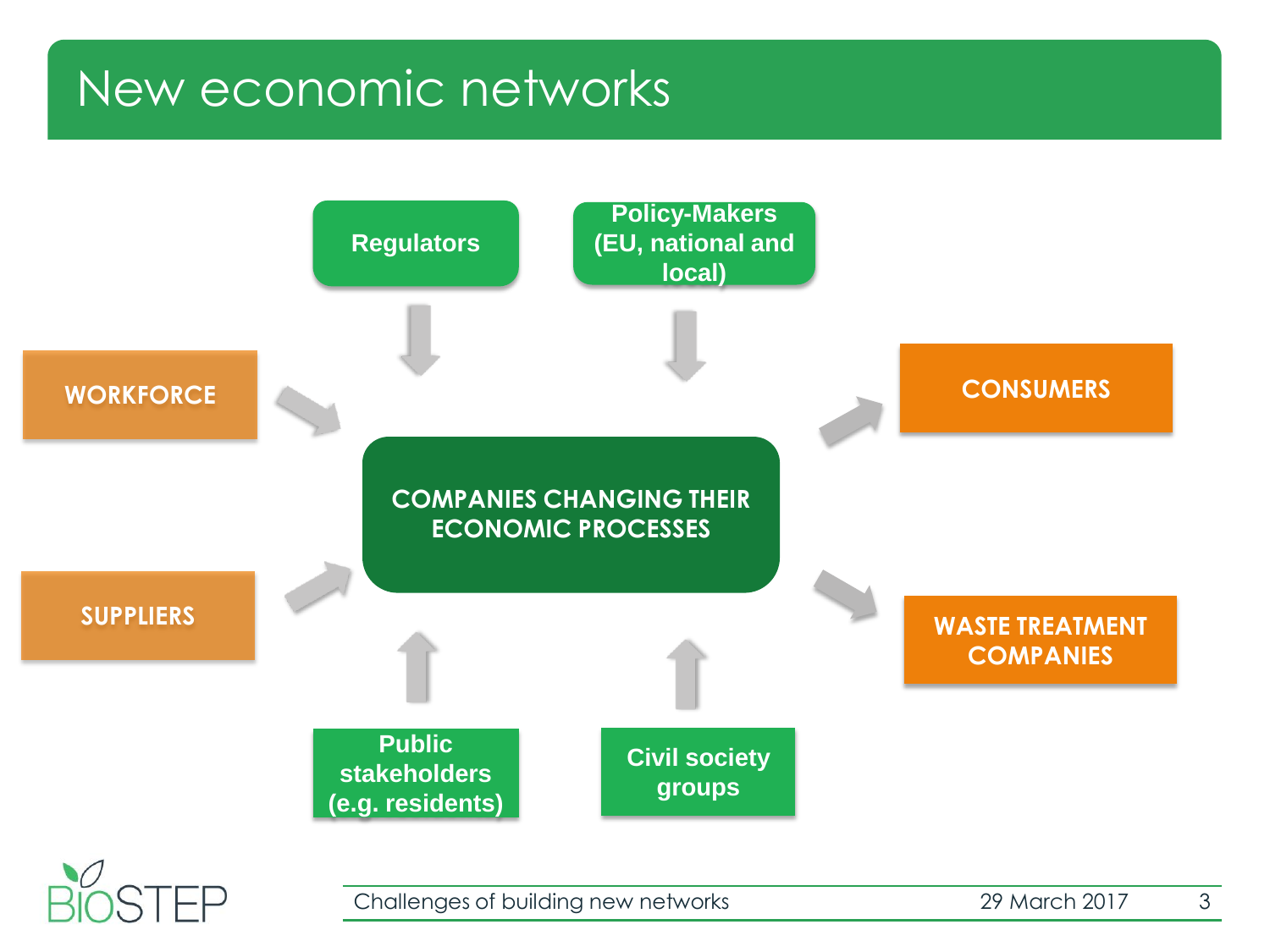## The Transition Process

- Building of those networks happens very often **without policy** in cases where an **existing cluster adapts** to the new processes
- But for regions / sectors without such an cluster structure the **development of a network** often is a **major obstacle**
- One ambition of the **bioeconomy or circular economy** is to spread value added and wealth to **economically less advanced regions** in Europe
- Supporting the building of networks is therefore an important part of any policy aiming at economic transition be it
	- Circular economy
	- Bioeconomy
	- Cohesion policy

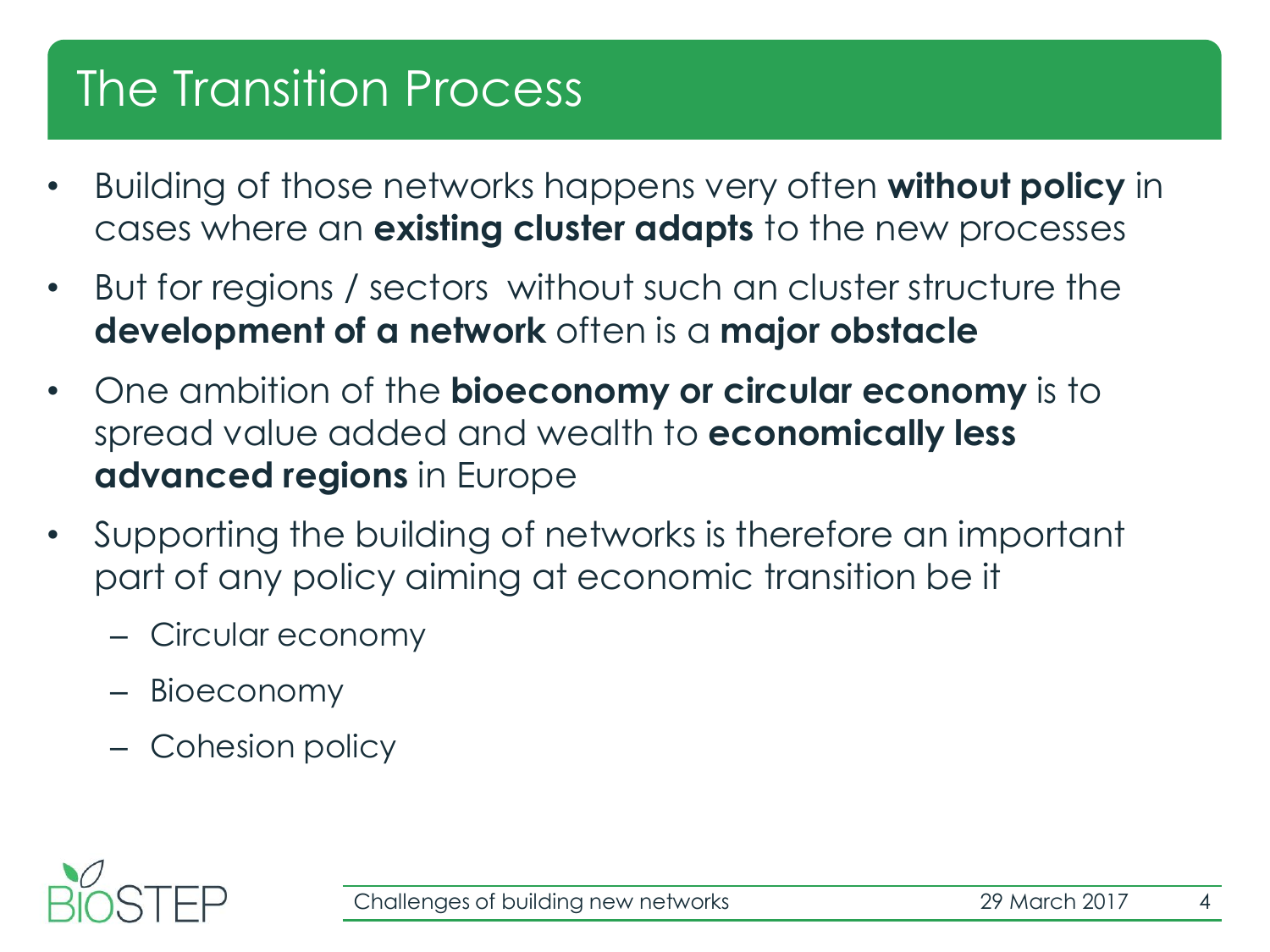### Examples: Circular Economy

- **Waste treatment:** New waste treatment processes require companies that specialise on the recycling of those materials
- **Logistic:** New processes produce less but also **different waste streams** which require new **collection and distribution logistics**
- **Sharing** long term investment goods (cars, machinery, flats) requires **service companies** (or organisations)
- **Longer life cycles** can require an infrastructure of **repair services**
- Higher **reuse** rates requires service companies organising the collection, eventual repair and redistribution of goods
- **Energy transformation** requires distribution networks for power suited to the new producers

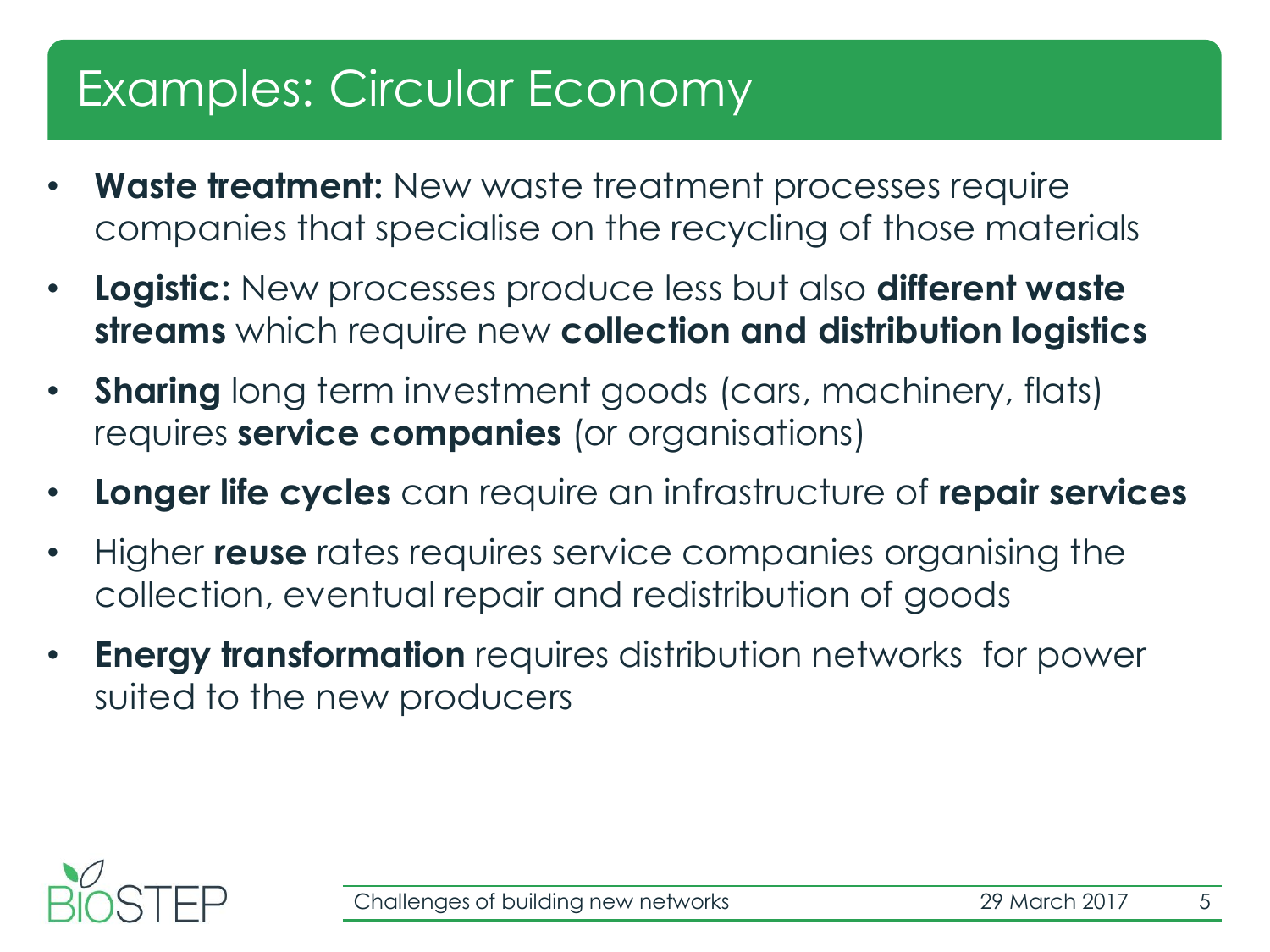### Examples: Bioeconomy

# Business

- Customers for by-products/ materials
- Logistics networks
- Technical & business expertise

## Policy & Research

- R&D, testing & training facilities
- Regulatory bodies
- Public funding for cooperation

## Citizens & NGOs

- Consumers of products/services
- Residents near bioeconomy facilities
- Community NGOs

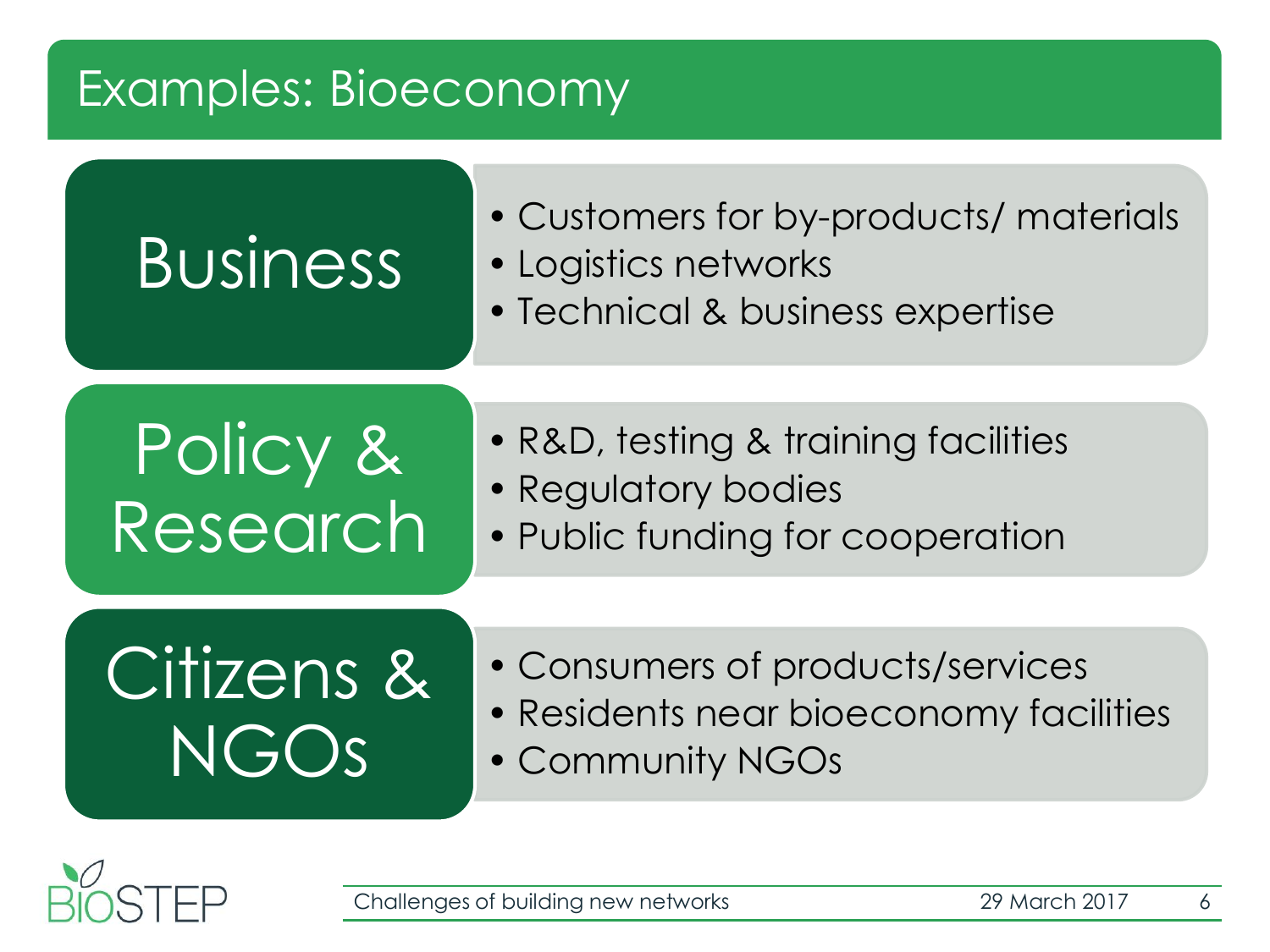## EU Cohesion policy in 2014-20



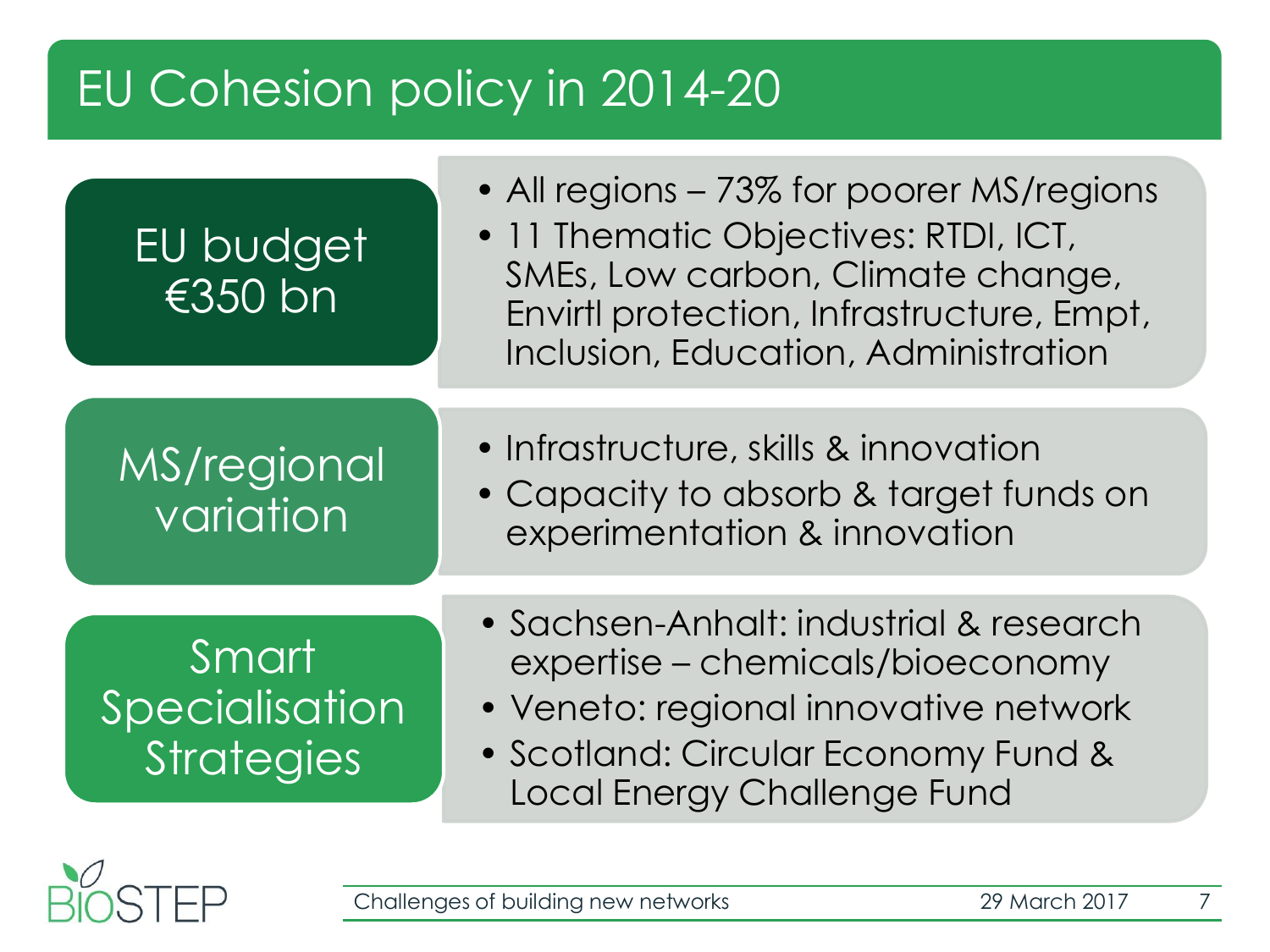### **Scotland: ASLEE project in Argyll (Algal Solutions for Local Energy Economy) – www.aslee.scot**

- **Depopulation & fragile communities**
- **Poor transport networks**
- **Electricity grid weakness**



- **Wind, tidal, wave energy**
- **Biomass, aquaculture, whisky…**
- **SMEs, Scottish Association for Marine**
- **Science, Community energy entities**

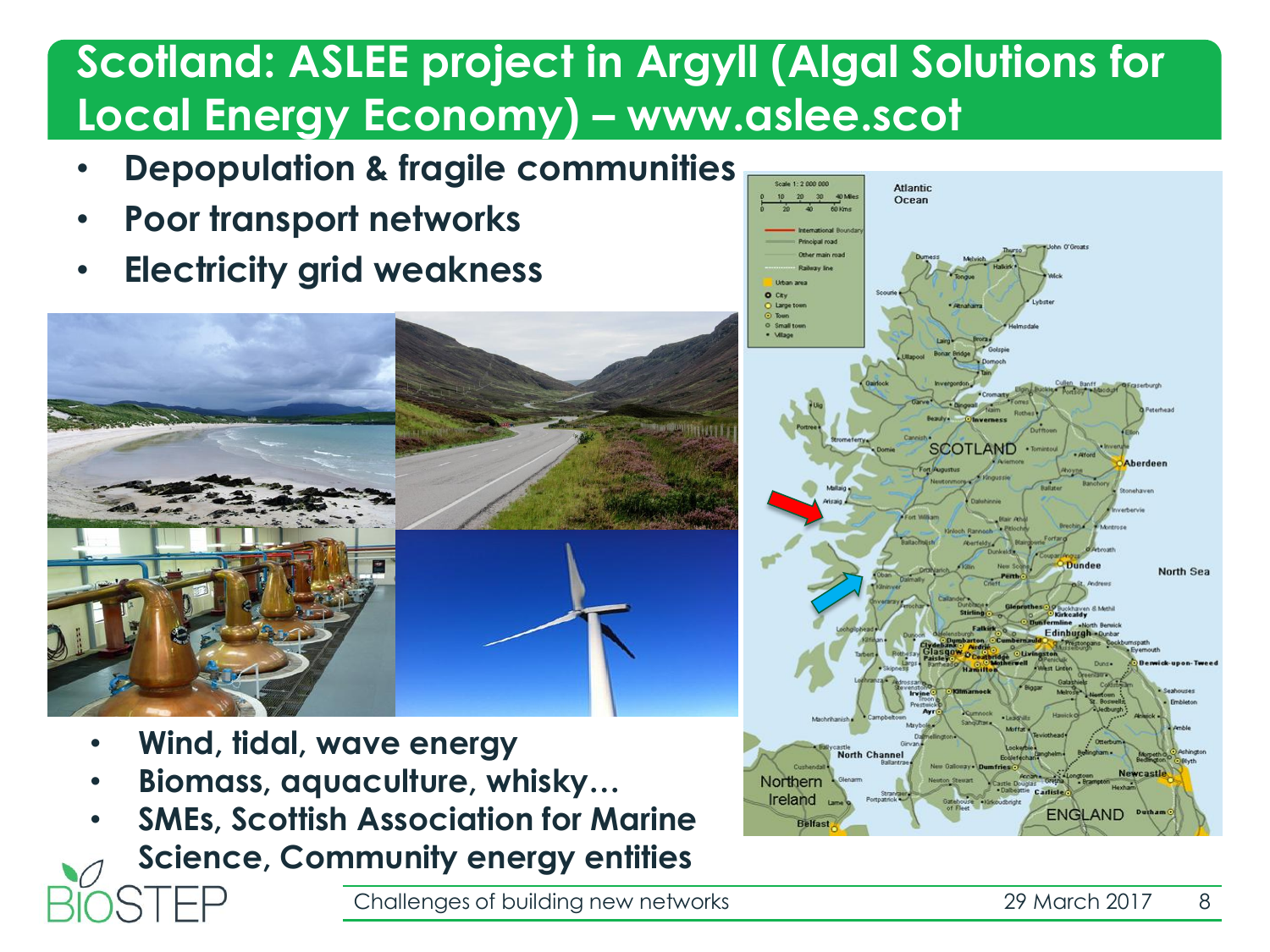### **ASLEE - Creating new partnerships & supply chains: local resources -> photo-bioreactors -> micro-algae -> products**

| <b>Businesses</b>      | • Xanthella: equipment for algal bio-<br>manufacturing (project leader)<br>• Ardnamurchan Estates: wood &<br>wind energy, whisky by-products<br>• FAI, Sgurr Energy, Vcharge |
|------------------------|------------------------------------------------------------------------------------------------------------------------------------------------------------------------------|
| <b>Universities</b>    | • University of Stirling<br>• University of the West of Scotland                                                                                                             |
| <b>Public bodies</b>   | • Scottish Government goals<br>• Industrial Biotech Innovation Centre<br>• Local Energy Challenge Fund                                                                       |
| Non-profit<br>entities | • Argyll, Lomond & the Islands Energy<br>Agency (community entity)                                                                                                           |

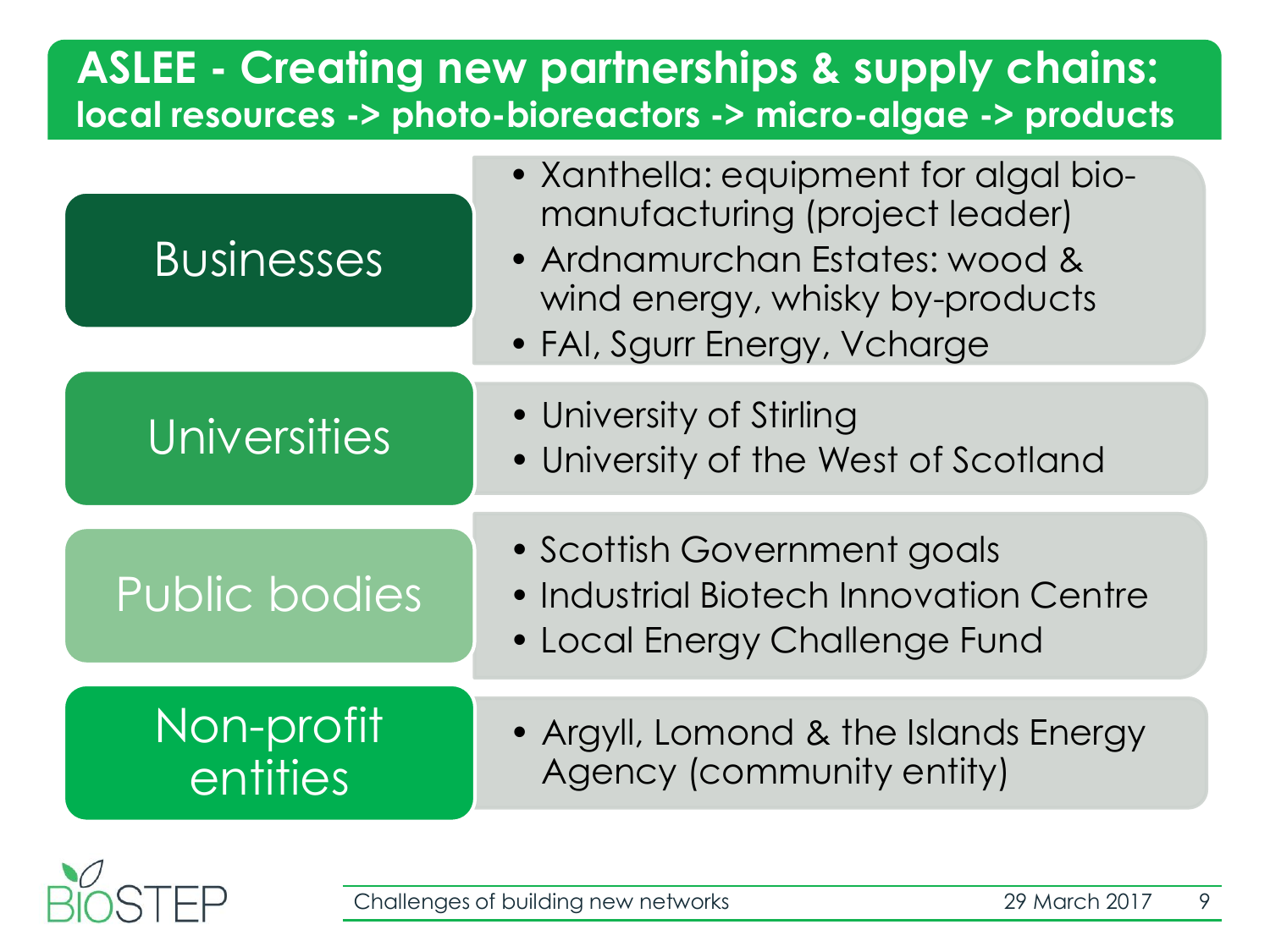### Conclusions & Questions

**Participation** can help build networks

#### • Match-making

- Spreading knowledge/information
- Addressing blind spots
- Strategic framework for business ideas
- Building a new consensus

### What are your experiences?

- Of building successful networks?
- Of networks staying incomplete or failing?
- Of how participation can contribute to network building?